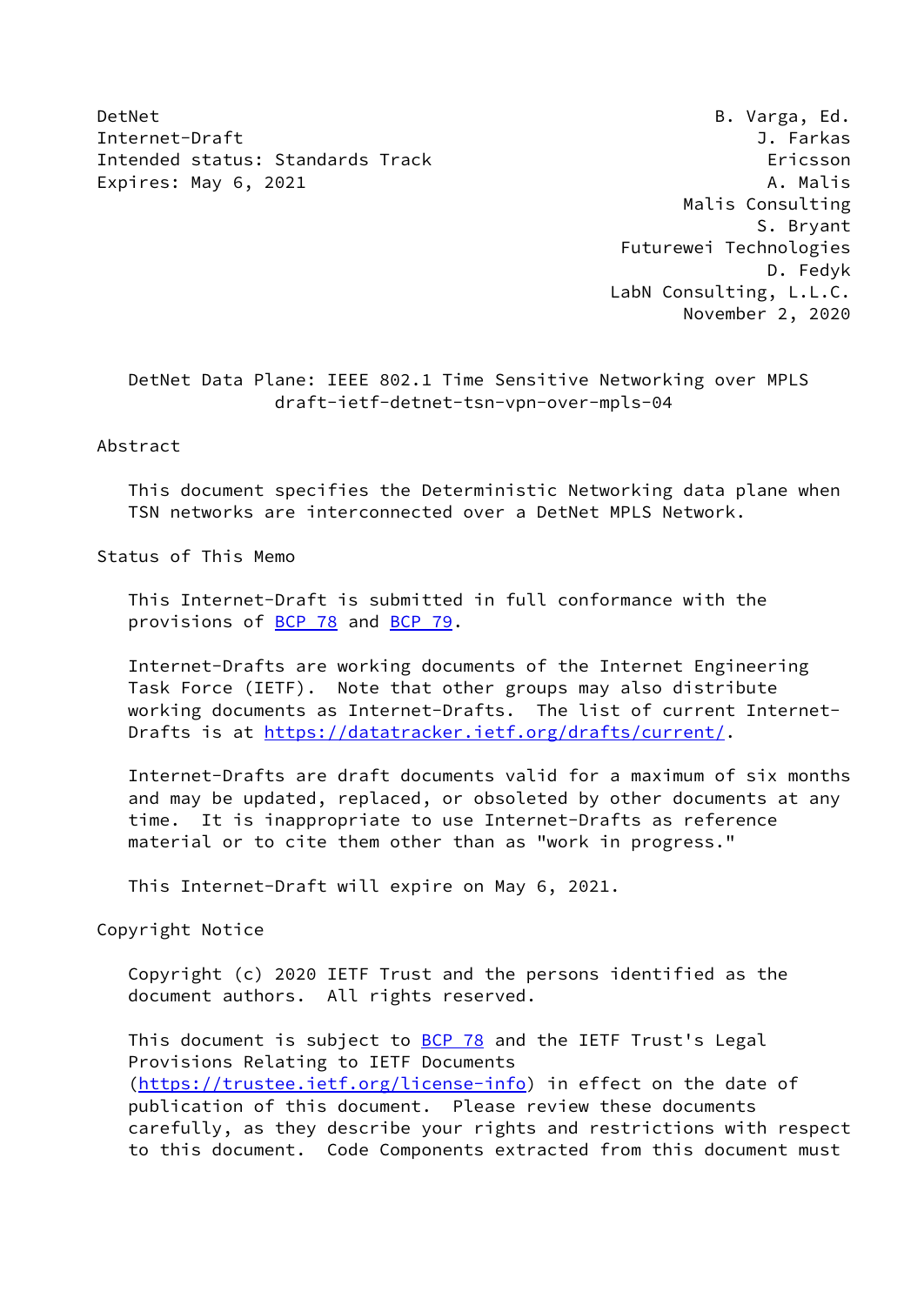Varga, et al. **Expires May 6, 2021** [Page 1]

<span id="page-1-1"></span>Internet-Draft TSN over DetNet MPLS November 2020

 include Simplified BSD License text as described in Section 4.e of the Trust Legal Provisions and are provided without warranty as described in the Simplified BSD License.

# Table of Contents

| $\overline{2}$                                                                                                                                                                                                                                                                                                                                                                                                                                                                                                      |
|---------------------------------------------------------------------------------------------------------------------------------------------------------------------------------------------------------------------------------------------------------------------------------------------------------------------------------------------------------------------------------------------------------------------------------------------------------------------------------------------------------------------|
| $\overline{3}$<br>2.                                                                                                                                                                                                                                                                                                                                                                                                                                                                                                |
| $\overline{3}$<br>Terms Used in This Document<br>2.1.                                                                                                                                                                                                                                                                                                                                                                                                                                                               |
| $\overline{3}$                                                                                                                                                                                                                                                                                                                                                                                                                                                                                                      |
| $\overline{4}$<br>Requirements Language<br>2.3.                                                                                                                                                                                                                                                                                                                                                                                                                                                                     |
| IEEE 802.1 TSN Over DetNet MPLS Data Plane Scenario<br>$\overline{4}$<br>3.                                                                                                                                                                                                                                                                                                                                                                                                                                         |
| $\underline{6}$<br>4.                                                                                                                                                                                                                                                                                                                                                                                                                                                                                               |
| $\underline{6}$<br>4.1.                                                                                                                                                                                                                                                                                                                                                                                                                                                                                             |
| $\overline{1}$<br>TSN over DetNet MPLS Encapsulation<br>4.2.                                                                                                                                                                                                                                                                                                                                                                                                                                                        |
| 8<br>5. TSN over MPLS Data Plane Procedures                                                                                                                                                                                                                                                                                                                                                                                                                                                                         |
| $\underline{8}$<br>Edge Node TSN Procedures<br>5.1.                                                                                                                                                                                                                                                                                                                                                                                                                                                                 |
| 9<br>Edge Node DetNet Service Proxy Procedures<br>5.2.                                                                                                                                                                                                                                                                                                                                                                                                                                                              |
| Edge Node DetNet Service and Forwarding Sub-Layer<br>5.3.                                                                                                                                                                                                                                                                                                                                                                                                                                                           |
| 10                                                                                                                                                                                                                                                                                                                                                                                                                                                                                                                  |
| Controller Plane (Management and Control) Considerations<br>11<br>6.                                                                                                                                                                                                                                                                                                                                                                                                                                                |
| 13<br>$\overline{1}$ .                                                                                                                                                                                                                                                                                                                                                                                                                                                                                              |
| 13<br>8.                                                                                                                                                                                                                                                                                                                                                                                                                                                                                                            |
| 9.<br>13                                                                                                                                                                                                                                                                                                                                                                                                                                                                                                            |
| 13                                                                                                                                                                                                                                                                                                                                                                                                                                                                                                                  |
| 13<br>10.1.                                                                                                                                                                                                                                                                                                                                                                                                                                                                                                         |
| Informative References<br>14<br>10.2.                                                                                                                                                                                                                                                                                                                                                                                                                                                                               |
| Authors' Addresses<br>15<br>$\mathbf{r}^{\mathsf{T}} \cdot \mathbf{r}^{\mathsf{T}} \cdot \mathbf{r}^{\mathsf{T}} \cdot \mathbf{r}^{\mathsf{T}} \cdot \mathbf{r}^{\mathsf{T}} \cdot \mathbf{r}^{\mathsf{T}} \cdot \mathbf{r}^{\mathsf{T}} \cdot \mathbf{r}^{\mathsf{T}} \cdot \mathbf{r}^{\mathsf{T}} \cdot \mathbf{r}^{\mathsf{T}} \cdot \mathbf{r}^{\mathsf{T}} \cdot \mathbf{r}^{\mathsf{T}} \cdot \mathbf{r}^{\mathsf{T}} \cdot \mathbf{r}^{\mathsf{T}} \cdot \mathbf{r}^{\mathsf{T}} \cdot \mathbf{r}^{\mathsf$ |
|                                                                                                                                                                                                                                                                                                                                                                                                                                                                                                                     |

# <span id="page-1-0"></span>[1](#page-1-0). Introduction

 The Time-Sensitive Networking Task Group (TSN TG) within IEEE 802.1 Working Group deals with deterministic services through IEEE 802 networks. Deterministic Networking (DetNet) defined by IETF is a service that can be offered by a L3 network to DetNet flows. General background and concepts of DetNet can be found in [[RFC8655](https://datatracker.ietf.org/doc/pdf/rfc8655)].

 This document specifies the use of a DetNet MPLS network to interconnect TSN nodes/network segments. DetNet MPLS data plane is defined in [[I-D.ietf-detnet-mpls\]](#page-14-4).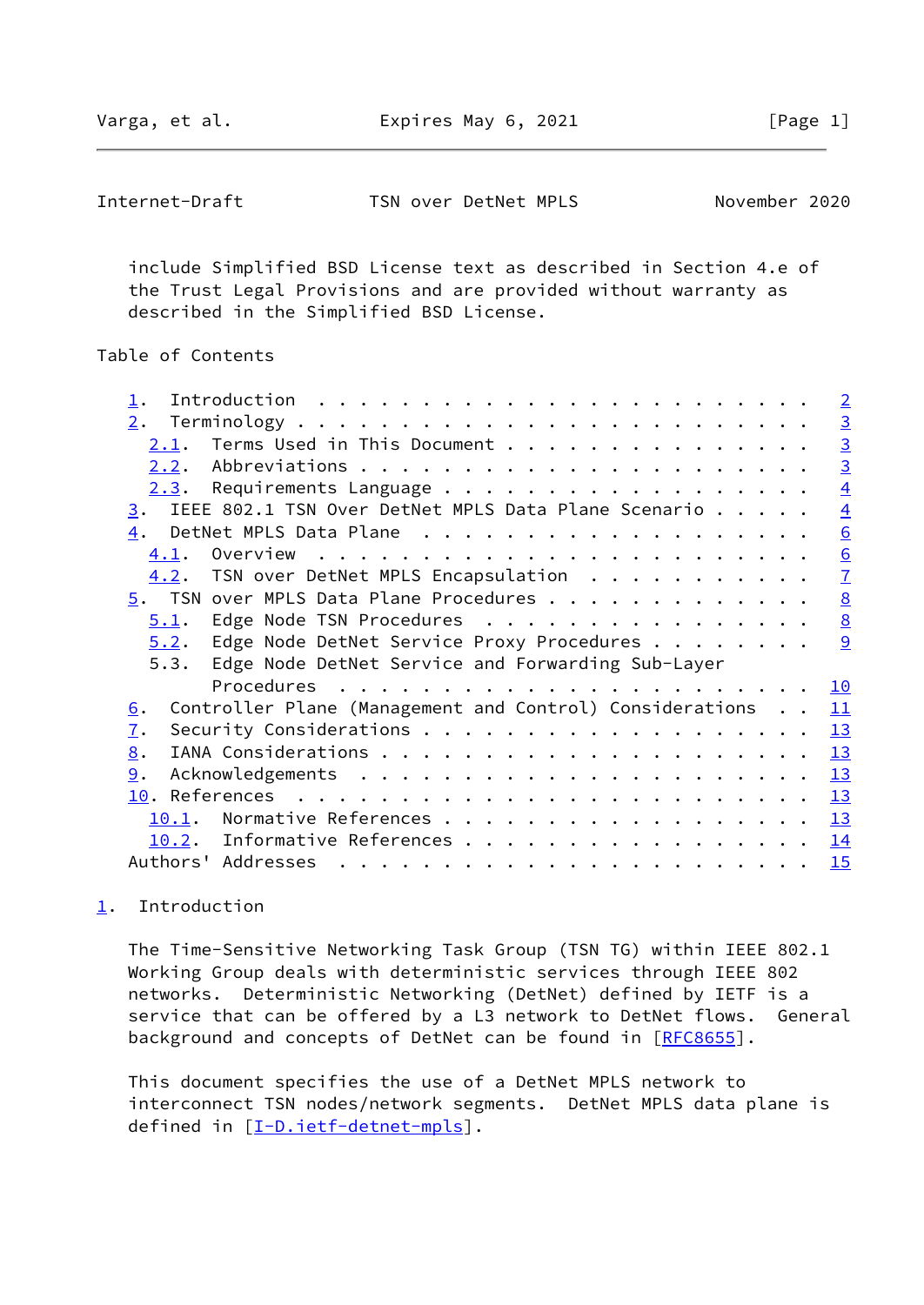Varga, et al. **Expires May 6, 2021** [Page 2]

<span id="page-2-1"></span>Internet-Draft TSN over DetNet MPLS November 2020

- <span id="page-2-0"></span>[2](#page-2-0). Terminology
- <span id="page-2-2"></span>[2.1](#page-2-2). Terms Used in This Document

 This document uses the terminology and concepts established in the DetNet architecture [\[RFC8655](https://datatracker.ietf.org/doc/pdf/rfc8655)] and [\[I-D.ietf-detnet-data-plane-framework](#page-14-5)], and [\[I-D.ietf-detnet-mpls](#page-14-4)]. The reader is assumed to be familiar with these documents and their terminology.

### <span id="page-2-3"></span>[2.2](#page-2-3). Abbreviations

The following abbreviations are used in this document:

| AC             | Attachment Circuit.                                                 |
|----------------|---------------------------------------------------------------------|
| <b>CE</b>      | Customer Edge equipment.                                            |
| <b>CW</b>      | Control Word.                                                       |
| DetNet         | Deterministic Networking.                                           |
| DF             | DetNet Flow.                                                        |
| <b>FRER</b>    | Frame Replication and Elimination for Redundancy (TSN<br>function). |
| L2             | Layer 2.                                                            |
| L2VPN          | Layer 2 Virtual Private Network.                                    |
| L <sub>3</sub> | Layer 3.                                                            |
| <b>LSR</b>     | Label Switching Router.                                             |
| <b>MPLS</b>    | Multiprotocol Label Switching.                                      |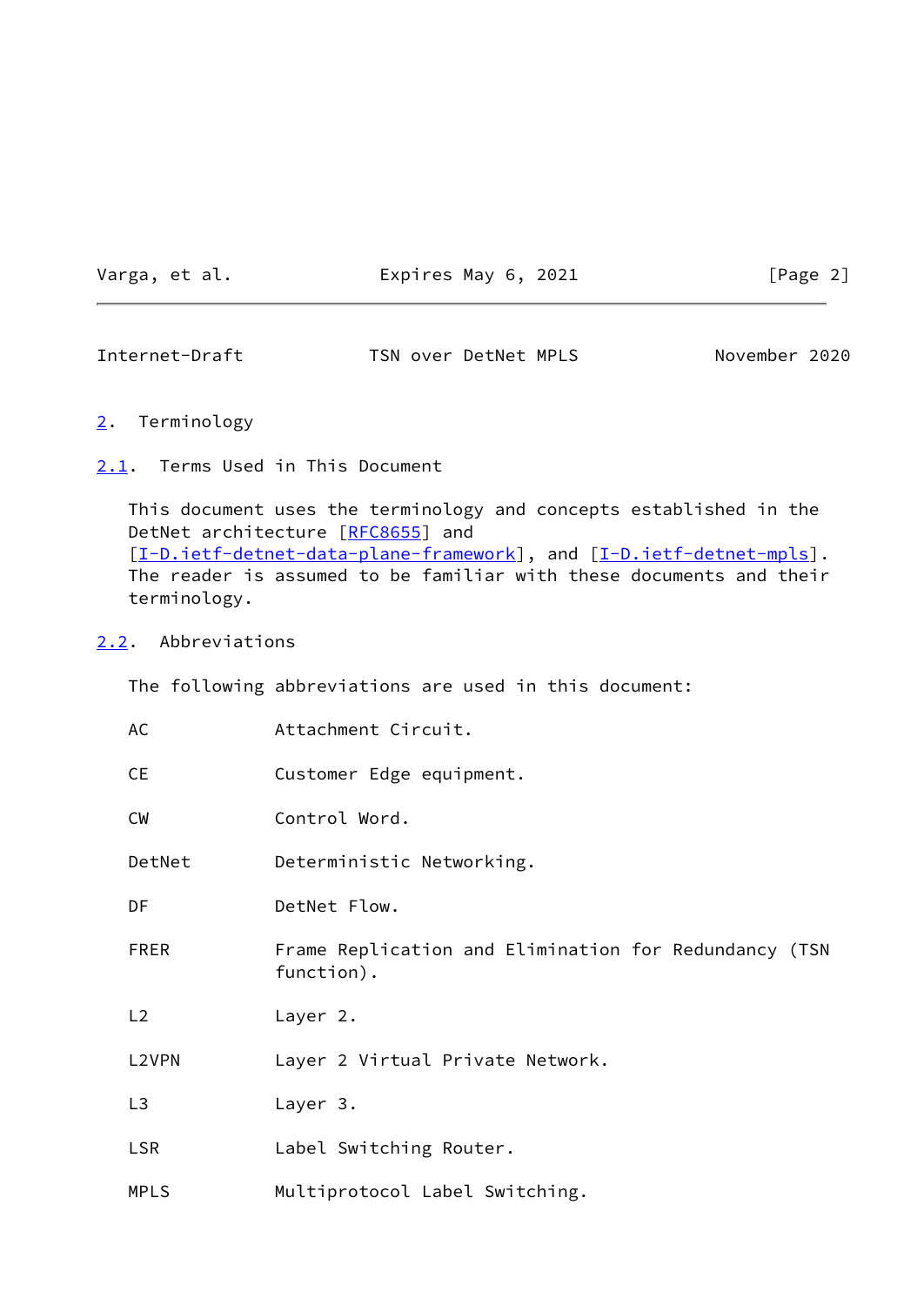| MPLS-TE        | Multiprotocol Label Switching - Traffic Engineering.    |               |
|----------------|---------------------------------------------------------|---------------|
| MPLS-TP        | Multiprotocol Label Switching - Transport Profile.      |               |
| <b>NSP</b>     | Native Service Processing.                              |               |
| <b>OAM</b>     | Operations, Administration, and Maintenance.            |               |
| <b>PE</b>      | Provider Edge.                                          |               |
| <b>PREOF</b>   | Packet Replication, Elimination and Ordering Functions. |               |
|                |                                                         |               |
| Varga, et al.  | Expires May 6, 2021                                     | [Page 3]      |
| Internet-Draft | TSN over DetNet MPLS                                    | November 2020 |
| PW             | PseudoWire.                                             |               |
| $S-PE$         | Switching Provider Edge.                                |               |
| $T-PE$         | Terminating Provider Edge.                              |               |

- <span id="page-3-1"></span>TSN Time-Sensitive Network.
- <span id="page-3-0"></span>[2.3](#page-3-0). Requirements Language

 The key words "MUST", "MUST NOT", "REQUIRED", "SHALL", "SHALL NOT", "SHOULD", "SHOULD NOT", "RECOMMENDED", "NOT RECOMMENDED", "MAY", and "OPTIONAL" in this document are to be interpreted as described in [BCP](https://datatracker.ietf.org/doc/pdf/bcp14) [14](https://datatracker.ietf.org/doc/pdf/bcp14) [[RFC2119\]](https://datatracker.ietf.org/doc/pdf/rfc2119) [\[RFC8174](https://datatracker.ietf.org/doc/pdf/rfc8174)] when, and only when, they appear in all capitals, as shown here.

<span id="page-3-2"></span>[3](#page-3-2). IEEE 802.1 TSN Over DetNet MPLS Data Plane Scenario

 Figure 1 shows IEEE 802.1 TSN end stations operating over a TSN aware DetNet service running over an MPLS network. DetNet Edge Nodes sit at the boundary of a DetNet domain. They are responsible for mapping non-DetNet aware L2 traffic to DetNet services. They also support the imposition and disposition of the required DetNet encapsulation. These are functionally similar to pseudowire (PW) Terminating Provider Edge (T-PE) nodes which use MPLS-TE LSPs. In this example TSN Streams are simple applications over DetNet flows. The specific of this operation are discussed later in this document.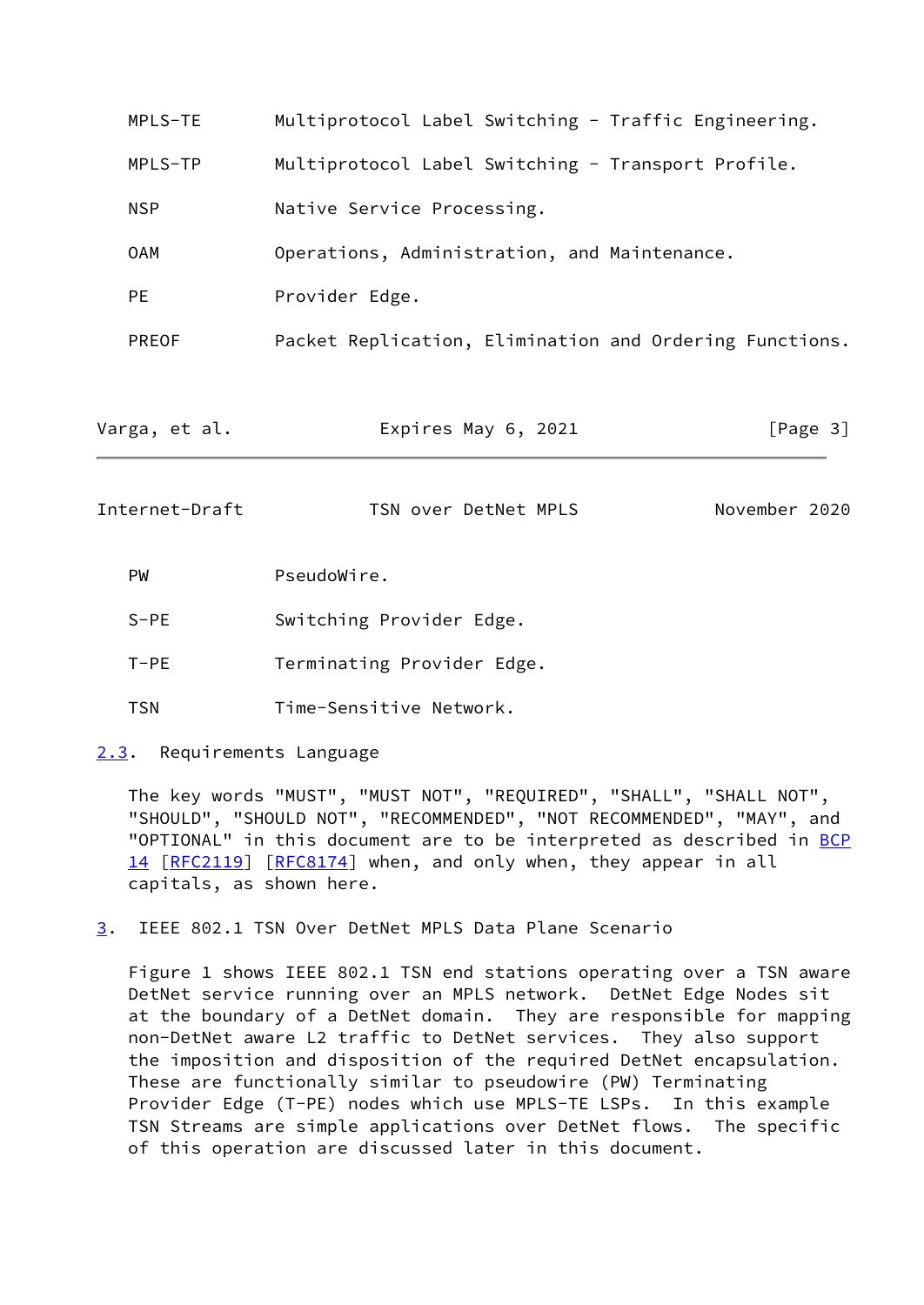|                       |             |                                    | [Page 4]                                                                                                                                                                                                                                                                                                                                                                                                                                                                                                                                       |
|-----------------------|-------------|------------------------------------|------------------------------------------------------------------------------------------------------------------------------------------------------------------------------------------------------------------------------------------------------------------------------------------------------------------------------------------------------------------------------------------------------------------------------------------------------------------------------------------------------------------------------------------------|
|                       |             |                                    | November 2020                                                                                                                                                                                                                                                                                                                                                                                                                                                                                                                                  |
| <b>TSN</b>            |             |                                    |                                                                                                                                                                                                                                                                                                                                                                                                                                                                                                                                                |
| ---------+<br>Applic. |             |                                    | $\vert$ Applic. $\vert$                                                                                                                                                                                                                                                                                                                                                                                                                                                                                                                        |
|                       |             |                                    |                                                                                                                                                                                                                                                                                                                                                                                                                                                                                                                                                |
|                       |             |                                    |                                                                                                                                                                                                                                                                                                                                                                                                                                                                                                                                                |
|                       |             |                                    | $\Delta$ -----                                                                                                                                                                                                                                                                                                                                                                                                                                                                                                                                 |
|                       | -------+ ++ | [Network]<br>$\sum_{n=1}^{\infty}$ | Expires May 6, 2021<br>TSN over DetNet MPLS<br>End System Node Node Node Node End System<br>$(T-PE)$ $(LSR)$ $(T-PE)$<br>TSN   <--------End to End TSN Service--------->   TSN  <br>$+ \ldots \ldots \ldots + + + - - - - - - -$<br>    \S-Proxy:<br>TSN        +.+---+<-- DetNet flow -->+---+          TSN    <br>  L2     L2   Fwd   Forwarding   Fwd   L2     L2  <br>: Link : / ,-----. \ : Link : / ,-----. \<br>$+ \ldots \ldots +$ $+ - [$ Sub ]-+ $+ \ldots \ldots +$ $+ - [$ TSN ]-+<br>[Network]<br>$ $ <------ DetNet MPLS ------> |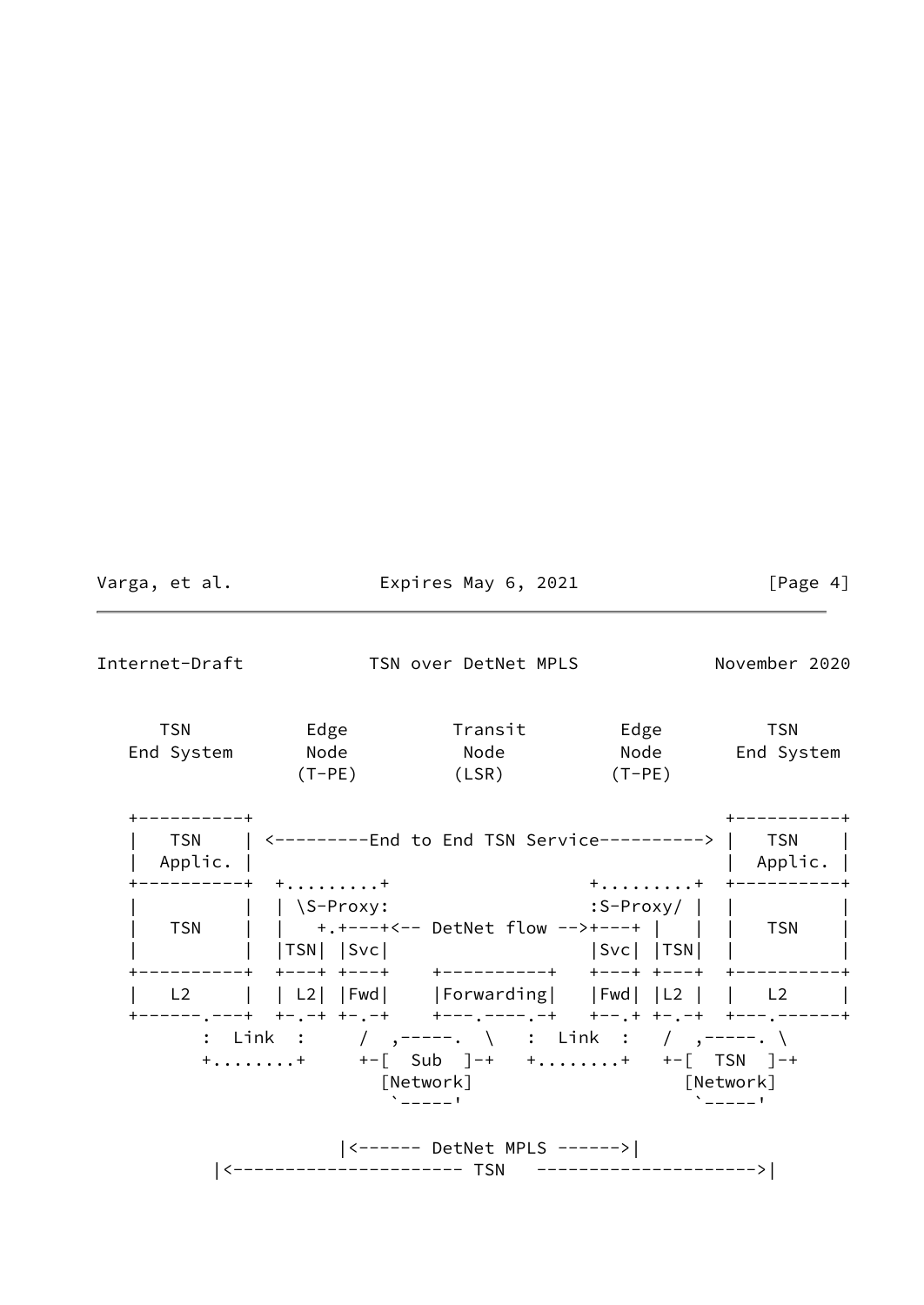### Figure 1: A TSN over DetNet MPLS Enabled Network

 In this example, edge nodes provide a service proxy function that "associates" the DetNet flows and native flows (i.e., TSN Streams) at the edge of the DetNet domain. TSN streams are treated as App-flows for DetNet. The whole DetNet domain behaves as a TSN relay node for the TSN streams. The service proxy behaves as a port of that TSN relay node.

 Figure 2 illustrates how DetNet can provide services for IEEE 802.1 TSN end systems, CE1 and CE2, over a DetNet enabled MPLS network. Edge nodes, E1 and E2, insert and remove required DetNet data plane encapsulation. The 'X' in the edge nodes and relay node, R1, represent a potential DetNet compound flow packet replication and elimination point. This conceptually parallels L2VPN services, and could leverage existing related solutions as discussed below.

| Varga, | et. | al |
|--------|-----|----|
|        |     |    |

Expires May 6, 2021  $[Page 5]$ 

<span id="page-5-0"></span>Internet-Draft TSN over DetNet MPLS November 2020

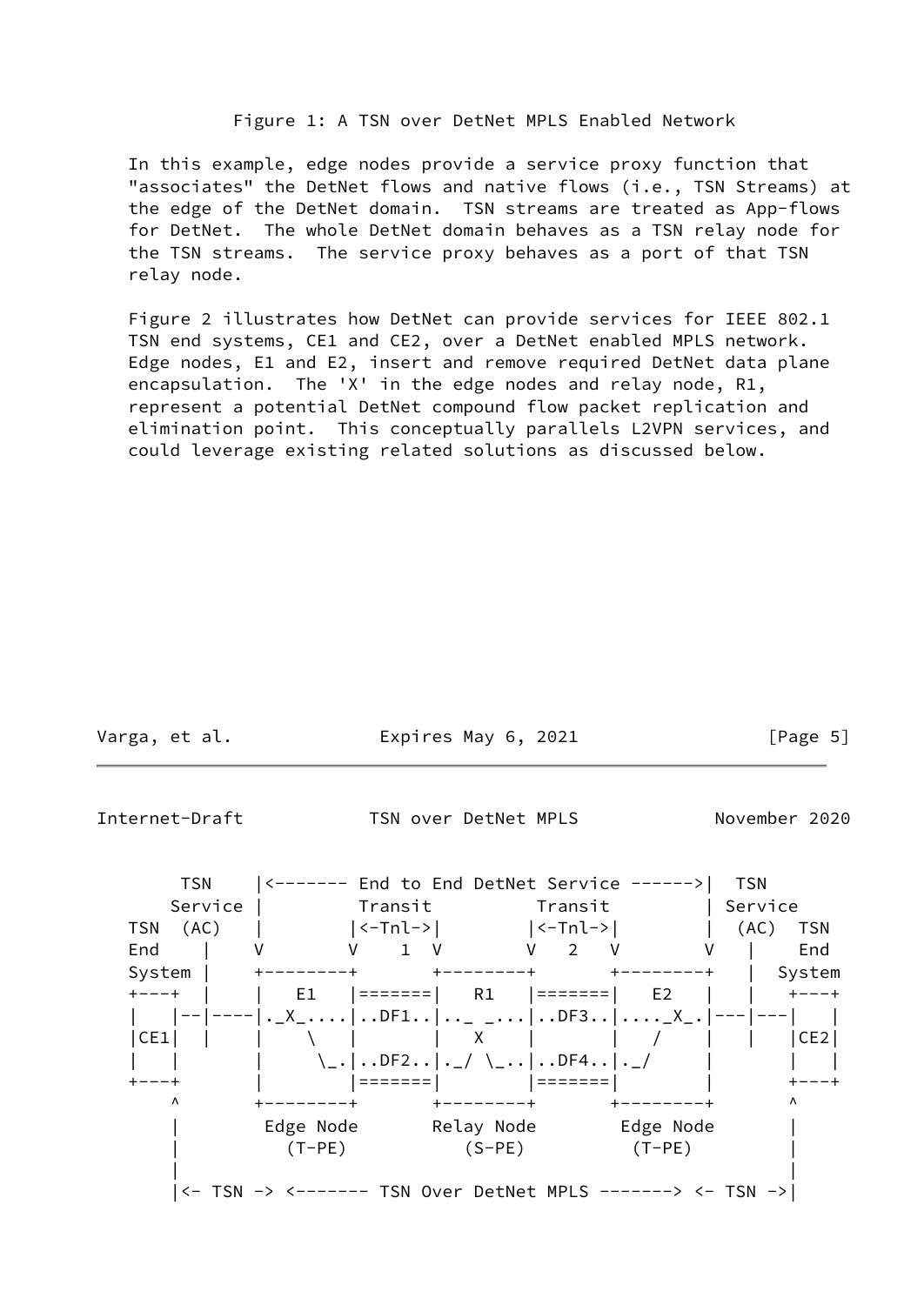```
 | |
|<-------- Time Sensitive Networking (TSN) Service ------->|
```
 X = Service protection DFx = DetNet member flow x over a TE LSP

Figure 2: IEEE 802.1TSN Over DetNet

#### <span id="page-6-0"></span>[4](#page-6-0). DetNet MPLS Data Plane

<span id="page-6-1"></span>[4.1](#page-6-1). Overview

The basic approach defined in  $[I-D.iett-detnet-mpls]$  supports the DetNet service sub-layer based on existing pseudowire (PW) encapsulations and mechanisms, and supports the DetNet forwarding sub-layer based on existing MPLS Traffic Engineering encapsulations and mechanisms.

 A node operating on a DetNet flow in the Detnet service sub-layer, i.e. a node processing a DetNet packet which has the S-Label as top of stack uses the local context associated with that S-Label, for example a received F-Label, to determine what local DetNet operation(s) are applied to that packet. An S-Label may be unique when taken from the platform label space  $[REC3031]$ , which would enable correct DetNet flow identification regardless of which input interface or LSP the packet arrives on. The service sub-layer functions (i.e., PREOF) use a DetNet control word (d-CW).

 The DetNet MPLS data plane builds on MPLS Traffic Engineering encapsulations and mechanisms to provide a forwarding sub-layer that is responsible for providing resource allocation and explicit routes.

| Expires May 6, 2021<br>Varga, et al. | [Page 6] |  |
|--------------------------------------|----------|--|
|--------------------------------------|----------|--|

<span id="page-6-2"></span>Internet-Draft TSN over DetNet MPLS November 2020

 The forwarding sub-layer is supported by one or more forwarding labels (F-Labels).

 DetNet edge/relay nodes are DetNet service sub-layer aware, understand the particular needs of DetNet flows and provide both DetNet service and forwarding sub-layer functions. They add, remove and process d-CWs, S-Labels and F-labels as needed. MPLS DetNet nodes and transit nodes include DetNet forwarding sub-layer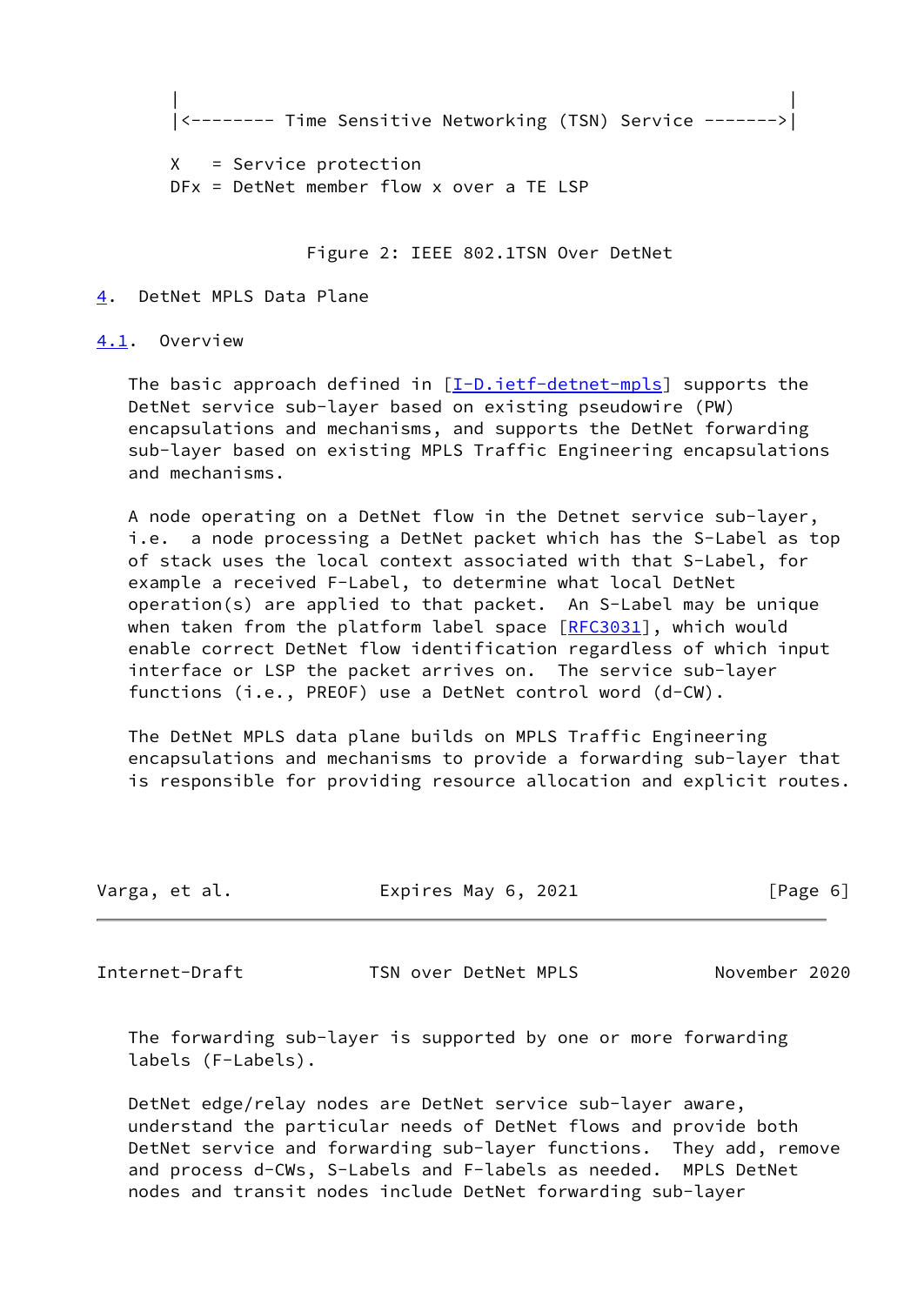functions, support for notably explicit routes, and resources allocation to eliminate (or reduce) congestion loss and jitter. Unlike other DetNet node types, transit nodes provide no service sub layer processing.

<span id="page-7-0"></span>[4.2](#page-7-0). TSN over DetNet MPLS Encapsulation

 The basic encapsulation approach is to treat a TSN Stream as an App flow from the DetNet MPLS perspective. The corresponding example shown in Figure 3.

| $/ -$ >          |            |                                  | <b>TSN</b><br>---------                   | $\Lambda$ $\Lambda$ |
|------------------|------------|----------------------------------|-------------------------------------------|---------------------|
|                  | X          |                                  | X     X  <- Appli                         | $\mathbf{L}$ :      |
| $App-Flow < -+$  |            |                                  | cation                                    | : :(1)              |
| for MPLS         |            | $ TSN-L2 $ $ TSN-L2 $ $ TSN-L2 $ |                                           | : v                 |
|                  |            |                                  | -> +---+======+--+======+--+======+-----+ |                     |
|                  |            | d-CW     d-CW     d-CW           |                                           |                     |
| DetNet-MPLS      |            |                                  |                                           | :(2)                |
|                  |            | Labels   Labels   Labels         |                                           | v                   |
|                  |            | --+======+--+======+--+======+   |                                           |                     |
| Link/Sub-Network | $\vert$ L2 | TSN                              | l UDP                                     |                     |
|                  | $-+$       | $+ - - - - - +$                  | キーーーーーキ                                   |                     |
|                  |            |                                  | ΙP                                        |                     |
|                  |            |                                  |                                           |                     |
|                  |            |                                  | L <sub>2</sub>                            |                     |
|                  |            |                                  |                                           |                     |
| $(1)$ TOM $CL$   |            |                                  |                                           |                     |

(1) TSN Stream

(2) DetNet MPLS Flow

Figure 3: Example TSN over MPLS Encapsulation Formats

 In the figure, "Application" indicates the application payload carried by the TSN network. "MPLS App-Flow" indicates that the TSN Stream is the payload from the perspective of the DetNet MPLS data plane defined in [\[I-D.ietf-detnet-mpls](#page-14-4)]. A single DetNet MPLS flow can aggregate multiple TSN Streams.

| Varga, et al. | Expires May 6, 2021 | [Page 7] |
|---------------|---------------------|----------|
|---------------|---------------------|----------|

<span id="page-7-2"></span>Internet-Draft TSN over DetNet MPLS November 2020

<span id="page-7-1"></span>[5](#page-7-1). TSN over MPLS Data Plane Procedures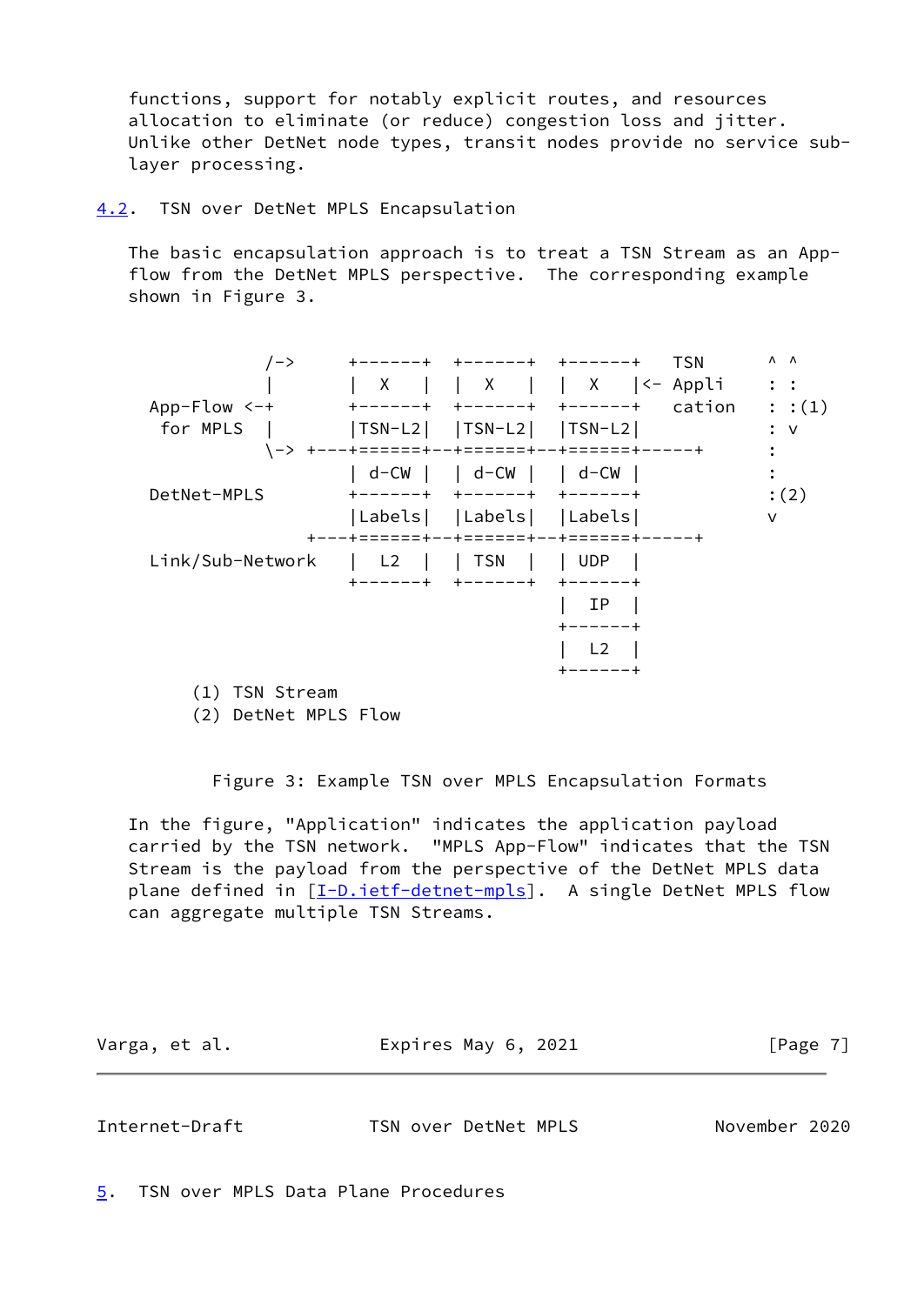Description of Edge Nodes procedures and functions for TSN over DetNet MPLS scenario follows the concept of [\[RFC3985](https://datatracker.ietf.org/doc/pdf/rfc3985)] and covers the Edge Nodes components shown on Figure 1. In this section the following procedures of DetNet Edge Nodes are described:

- o TSN related [\(Section 5.1](#page-8-0))
- o DetNet Service Proxy [\(Section 5.2](#page-9-0))
- o DetNet service and forwarding sub-layer ([Section 5.3\)](#page-10-1)

 The sub-sections describe procedures for forwarding packets by DetNet Edge nodes, where such packets are received from either directly connected CEs (TSN nodes) or some other DetNet Edge nodes.

<span id="page-8-0"></span>[5.1](#page-8-0). Edge Node TSN Procedures

 The Time-Sensitive Networking (TSN) Task Group of the IEEE 802.1 Working Group have defined (and are defining) a number of amendments to IEEE 802.1Q [\[IEEE8021Q](#page-15-1)] that provide zero congestion loss and bounded latency in bridged networks. IEEE 802.1CB [[IEEE8021CB\]](#page-15-2) defines packet replication and elimination functions for a TSN network.

 The implementation of TSN entity (i.e., TSN packet processing functions) must be compliant with the relevant IEEE 802.1 standards.

 TSN specific functions are executed on the data received by the DetNet Edge Node from the connected CE before forwarded to connected CE(s) or presentation to the DetNet Service Proxy function for transmission across the DetNet domain, or on the data received from a DetNet PW by a PE before it is output on the Attachment Circuit(s) (AC).

 TSN packet processing function(s) of Edge Nodes (T-PE) are belonging to the native service processing (NSP) [\[RFC3985](https://datatracker.ietf.org/doc/pdf/rfc3985)] block. This is similar to other functionalities being defined by standard bodies other than the IETF (for example in case of Ethernet: stripping, overwriting or adding VLAN tags, etc.). Depending on the TSN role of the Edge Node in the end-to-end TSN service selected TSN functions are supported.

 When a PE receives a packet from a CE, on a given AC with DetNet service, it first checks via Stream Identification (see Clause 6. of IEEE 802.1CB [\[IEEE8021CB\]](#page-15-2) and IEEE P802.1CBdb [[IEEEP8021CBdb\]](#page-15-3)) whether the packet belongs to a configured TSN Stream (i.e., App-flow

Varga, et al. **Expires May 6, 2021** [Page 8]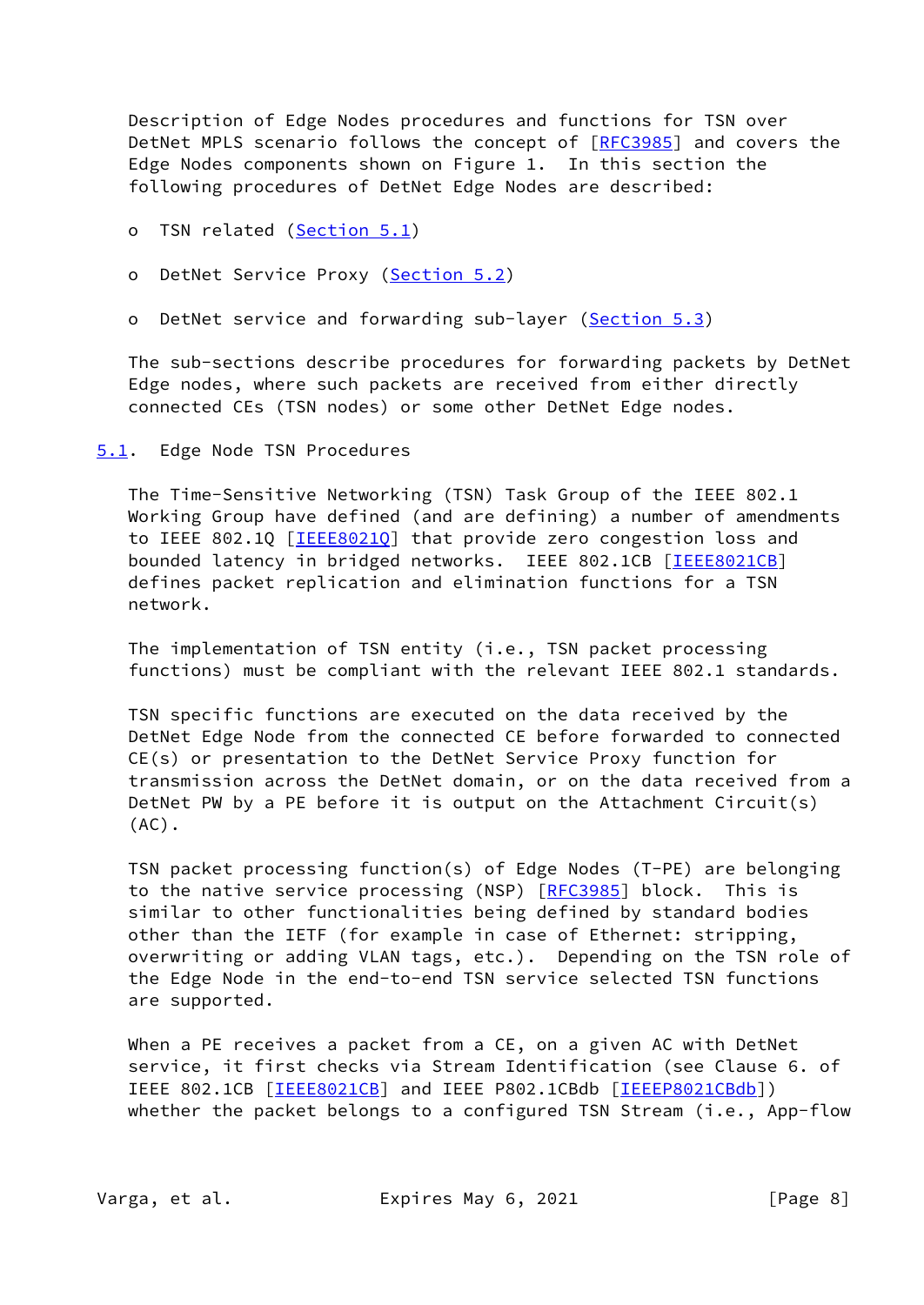<span id="page-9-1"></span>Internet-Draft TSN over DetNet MPLS November 2020

 from DetNet perspective). If no Stream ID is matched and no other (VPN) service is configured for the AC then packet MUST be dropped. If there is a matching TSN Stream then the Stream-ID specific TSN functions are executed (e.g., ingress policing, header field manipulation in case of active Stream Identification, FRER, etc.). Source MAC lookup may also be used for local MAC address learning.

 If the PE decides to forward the packet, the packet MUST be forwarded according to the TSN Stream specific configuration to connected CE(s) (in case of local bridging) and/or to the DetNet Service Proxy (in case of forwarding to remote CE(s) required). If there are no TSN Stream specific forwarding configurations the PE MUST flood the packet to other locally attached CE(s) and to the DetNet Service Proxy. If the administrative policy on the PE does not allow flooding the PE MUST drop the packet.

 When a TSN entity of the PE receives a packet from the DetNet Service Proxy, it first checks via Stream Identification (see Clause 6. of IEEE 802.1CB [\[IEEE8021CB\]](#page-15-2) and IEEE P802.1CBdb [[IEEEP8021CBdb\]](#page-15-3)) whether the packet belongs to a configured TSN Stream. If no Stream ID is matched then packet is dropped. If there is a matching TSN Stream then the Stream ID specific TSN functions are executed (e.g., header field manipulation in case of active Stream Identification, FRER, etc.). Source MAC lookup may also be used for local MAC address learning.

 If the PE decides to forward the packet, the packet is forwarded according to the TSN Stream specific configuration to connected CE(s). If there are no TSN Stream specific forwarding configurations the PE floods the packet to locally attached CE(s). If the administrative policy on the PE does not allow flooding the PE drops the packet.

 Implementations of this document SHALL use management and control information to ensure TSN specific functions of the Edge Node according to the expectations of the connected TSN network.

<span id="page-9-0"></span>[5.2](#page-9-0). Edge Node DetNet Service Proxy Procedures

 The Service Proxy function maps between App-flows and DetNet flows. The DetNet Edge Node TSN entity MUST support the TSN Stream identification functions and the related managed objects as defined in Clause 6. and Clause 9. of IEEE 802.1CB [[IEEE8021CB\]](#page-15-2) and IEEE P802.1CBdb [[IEEEP8021CBdb\]](#page-15-3) to recognize the App-flow related packets. The Service Proxy presents TSN Streams as an App-flow to a DetNet Flow.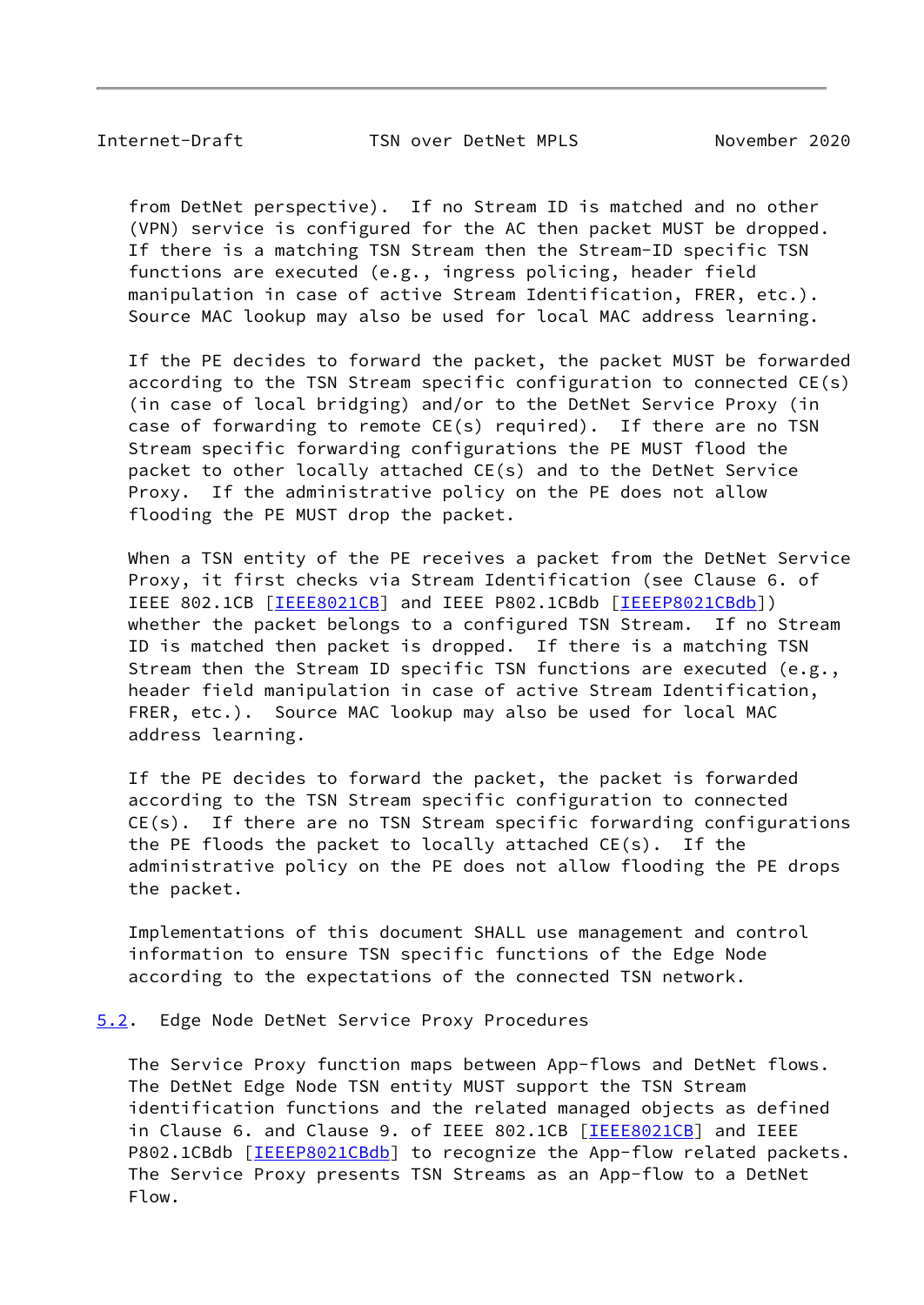Varga, et al. **Expires May 6, 2021** [Page 9]

<span id="page-10-0"></span>Internet-Draft TSN over DetNet MPLS November 2020

 When a DetNet Service Proxy receives a packet from the TSN Entity it MUST check whether such an App-flow is present in its mapping table. If present it associates the internal DetNet flow-ID to the packet and MUST forward it to the DetNet Service and Forwarding sub-layers. If no matching statement is present it MUST drop the packet.

 When a DetNet Service Proxy receives a packet from the DetNet Service and Forwarding sub-layers it MUST be forwarded to the Edge Node TSN Entity.

 Implementations of this document SHALL use management and control information to map a TSN Stream to a DetNet flow. N:1 mapping (aggregating multiple TSN Streams in a single DetNet flow) SHALL be supported. The management or control function that provisions flow mapping SHALL ensure that adequate resources are allocated and configured to provide proper service requirements of the mapped flows.

 Due to the (intentional) similarities of the DetNet PREOF and TSN FRER functions service protection function interworking is possible between the TSN and the DetNet domains. Such service protection interworking scenarios MAY require to copy sequence number fields from TSN (L2) to PW (MPLS) encapsulation. However, such interworking is out-of-scope in this document and left for further study.

 A MPLS DetNet flow is configured to carry any number of TSN flows. The DetNet flow specific bandwidth profile SHOULD match the required bandwidth of the App-flow aggregate.

<span id="page-10-1"></span>[5.3](#page-10-1). Edge Node DetNet Service and Forwarding Sub-Layer Procedures

In the design of [\[I-D.ietf-detnet-mpls](#page-14-4)] an MPLS service label (the S-Label), similar to a pseudowire (PW) label [\[RFC3985](https://datatracker.ietf.org/doc/pdf/rfc3985)], is used to identify both the DetNet flow identity and the payload MPLS payload type. The DetNet sequence number is carried in the DetNet Control word (d-CW) which carries the Data/OAM discriminator as well. In [\[I-D.ietf-detnet-mpls](#page-14-4)] two sequence number sizes are supported: a 16 bit sequence number and a 28 bit sequence number.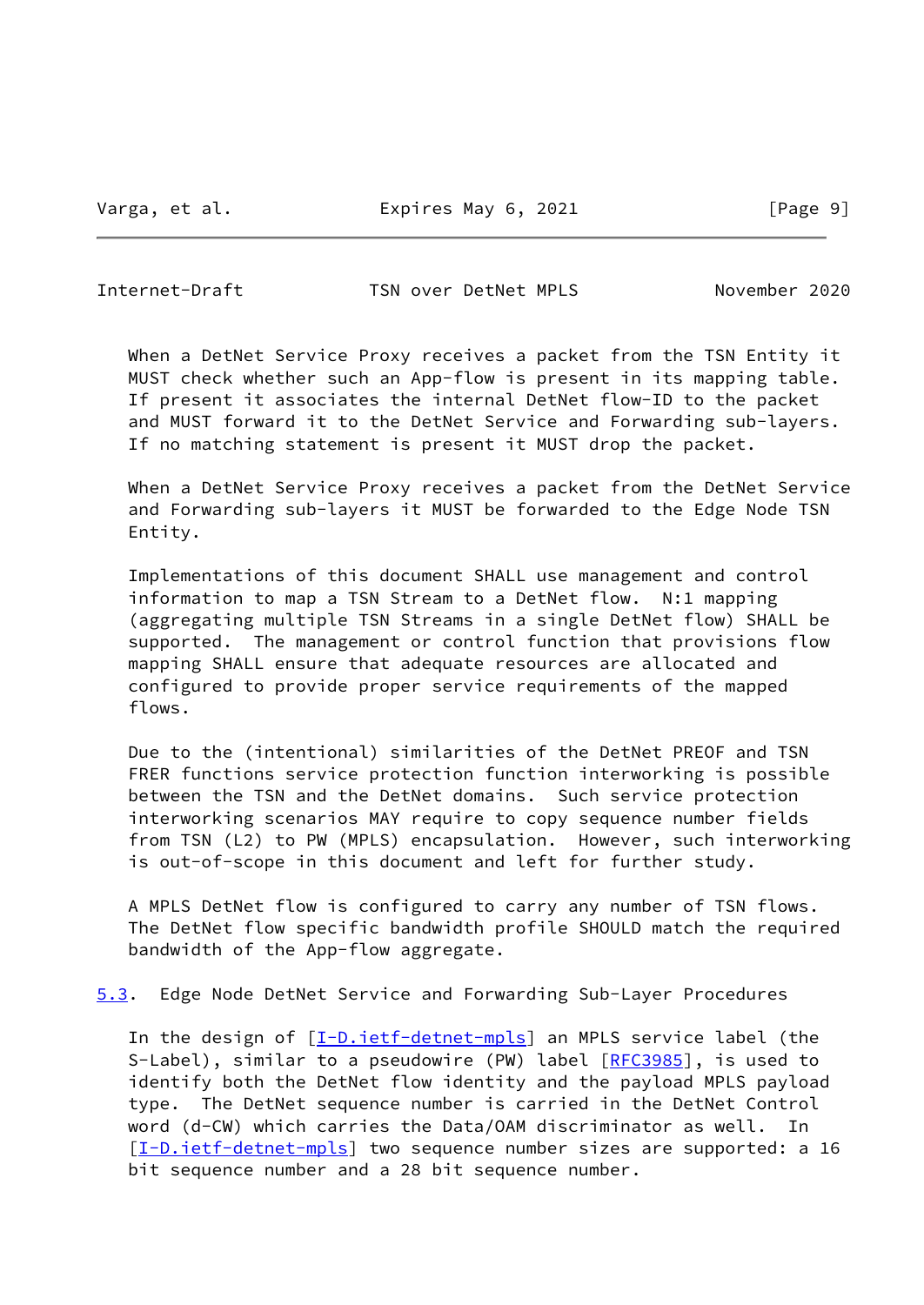PREOF functions and the provided service recovery is available only within the DetNet domain as the DetNet flow-ID and the DetNet sequence number are not valid outside the DetNet network. MPLS (DetNet) Edge node terminates all related information elements encoded in the MPLS labels.

 The LSP used to forward the DetNet packet may be of any type (MPLS- LDP, MPLS-TE, MPLS-TP [[RFC5921](https://datatracker.ietf.org/doc/pdf/rfc5921)], or MPLS-SR [\[RFC8660](https://datatracker.ietf.org/doc/pdf/rfc8660)]). The LSP

Varga, et al. **Expires May 6, 2021** [Page 10]

<span id="page-11-1"></span>Internet-Draft TSN over DetNet MPLS November 2020

 (F-Label) label and/or the S-Label may be used to indicate the queue processing as well as the forwarding parameters.

 When a PE receives a packet from the Service Proxy function it MUST add to the packet the DetNet flow-ID specific S-label and create a d-CW. The PE MUST forward the packet according to the configured DetNet Service and Forwarding sub-layer rules to other PE nodes.

 When a PE receives an MPLS packet from a remote PE, then, after processing the MPLS label stack, if the top MPLS label ends up being a DetNet S-label that was advertised by this node, then the PE MUST forward the packet according to the configured DetNet Service and Forwarding sub-layer rules to other PE nodes or via the Detnet Service Proxy function towards locally connected CE(s).

 For further details on DetNet Service and Forwarding sub-layers see [\[I-D.ietf-detnet-mpls](#page-14-4)].

<span id="page-11-0"></span>[6](#page-11-0). Controller Plane (Management and Control) Considerations

 TSN Stream(s) to DetNet flow mapping related information are required only for the service proxy function of MPLS (DetNet) Edge nodes. From the Data Plane perspective there is no practical difference based on the origin of flow mapping related information (management plane or control plane).

 The following summarizes the set of information that is needed to configure TSN over DetNet MPLS:

 o TSN related configuration information according to the TSN role of the DetNet MPLS node, as per [IEEE80210], [\[IEEE8021CB\]](#page-15-2) and [[IEEEP8021CBdb\]](#page-15-3).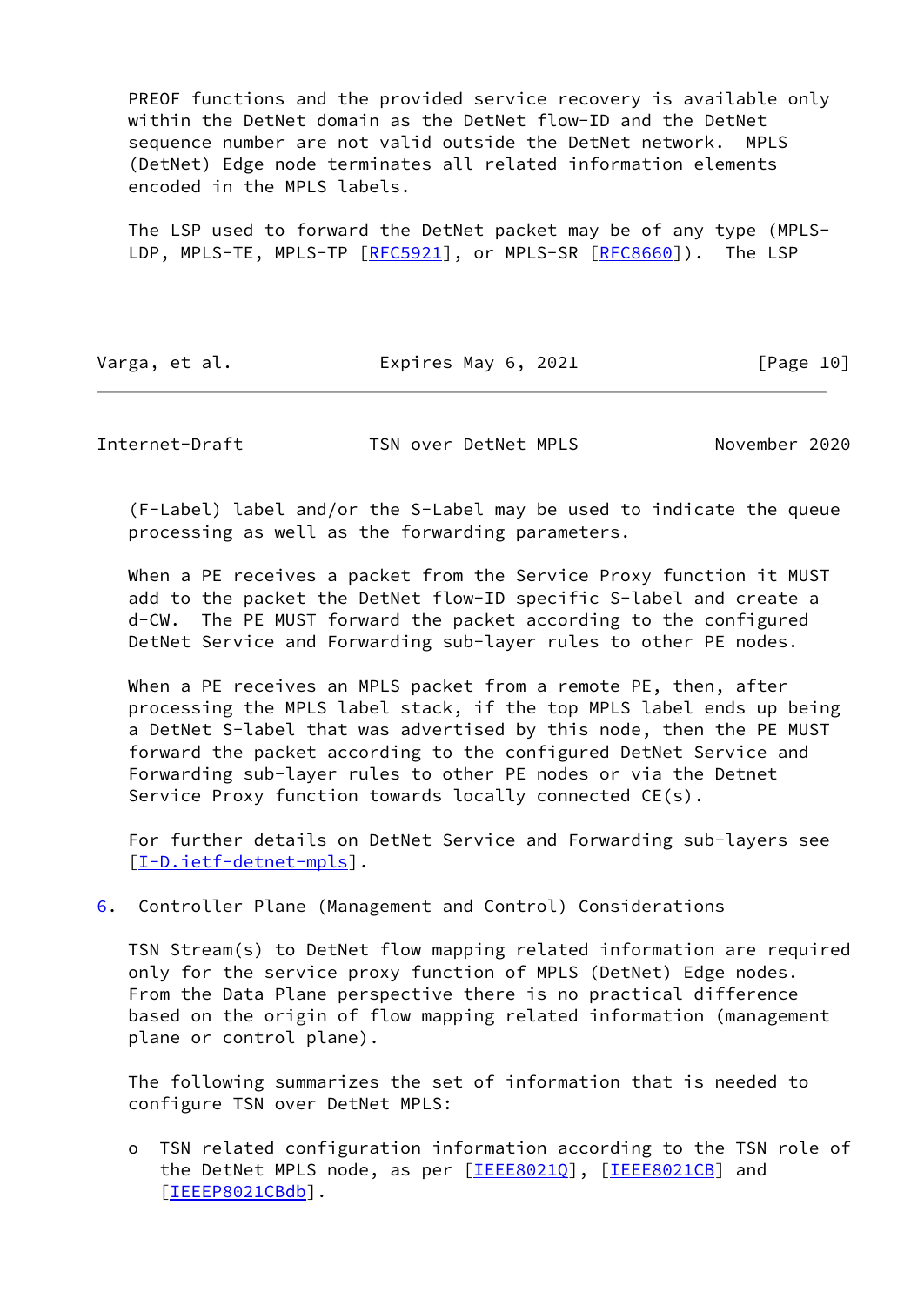o DetNet MPLS related configuration information according to the DetNet role of the DetNet MPLS node, as per [[I-D.ietf-detnet-mpls\]](#page-14-4).

 o App-Flow identification information to map received TSN Stream(s) to the DetNet flow. Parameters of TSN stream identification are defined in [[IEEE8021CB\]](#page-15-2) and [\[IEEEP8021CBdb](#page-15-3)].

This information MUST be provisioned per DetNet flow.

 Mappings between DetNet and TSN management and control planes are out of scope of the document. Some of the challanges are highligthed below.

| Varga, et al. | Expires May 6, 2021 |  | [Page 11] |  |
|---------------|---------------------|--|-----------|--|
|               |                     |  |           |  |

Internet-Draft TSN over DetNet MPLS November 2020

 MPLS DetNet Edge nodes are member of both the DetNet domain and the connected TSN network. From the TSN network perspective the MPLS (DetNet) Edge node has a "TSN relay node" role, so TSN specific management and control plane functionalities must be implemented. There are many similarities in the management plane techniques used in DetNet and TSN, but that is not the case for the control plane protocols. For example, RSVP-TE and MSRP behaves differently. Therefore management and control plane design is an important aspect of scenarios, where mapping between DetNet and TSN is required.

 Note that, as the DetNet network is just a portion of the end to end TSN path (i.e., single hop from Ethernet perspective), some parameters (e.g., delay) may differ significantly. Since there is no interworking function the bandwidth of DetNet network is assumed to be set large enough to handle all TSN Flows it will support. At the egress of the Detnet Domain the MPLS headers are stripped and the TSN flow continues on as a normal TSN flow.

 In order to use a DetNet network to interconnect TSN segments, TSN specific information must be converted to DetNet domain specific ones. TSN Stream ID(s) and stream(s) related parameters/requirements must be converted to a DetNet flow-ID and flow related parameters/ requirements.

In some case it may be challenging to determine some egress node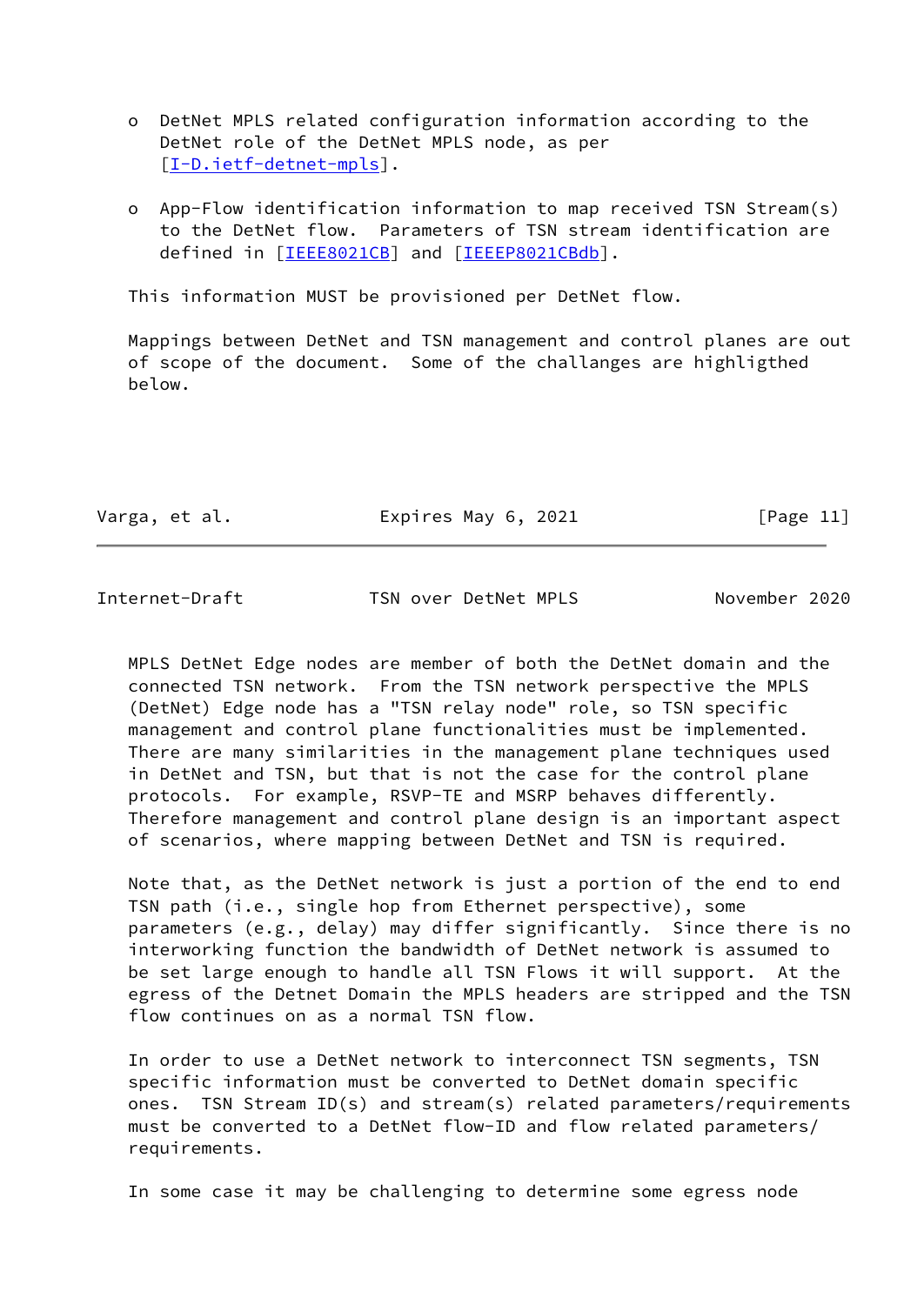related information. For example, it may be not trivial to locate the egress point/interface of a TSN Streams with a multicast destination MAC address. Such scenarios may require interaction between control and management plane functions and between DetNet and TSN domains.

 Mapping between DetNet flow identifiers and TSN Stream identifiers, if not provided explicitly, can be done by the service proxy function of an MPLS (DetNet) Edge node locally based on information provided for configuration of the TSN Stream identification functions (e.g., Mask-and-Match Stream identification).

 Triggering the setup/modification of a DetNet flow in the DetNet network is an example where management and/or control plane interactions are required between the DetNet and the TSN network.

 Configuration of TSN specific functions (e.g., FRER) inside the TSN network is a TSN domain specific decision and may not be visible in the DetNet domain. Service protection interworking scenarios are left for further study.

| Varga, et al. | Expires May 6, 2021 | [Page 12] |
|---------------|---------------------|-----------|
|               |                     |           |

<span id="page-13-1"></span>Internet-Draft TSN over DetNet MPLS November 2020

<span id="page-13-0"></span>[7](#page-13-0). Security Considerations

 Security considerations for DetNet are described in detail in  $[I-D.iett-detnet-security]$ . General security considerations are described in [\[RFC8655](https://datatracker.ietf.org/doc/pdf/rfc8655)].

 DetNet MPLS data plane specific considerations are summarized and described in [\[I-D.ietf-detnet-mpls](#page-14-4)] including any application flow types. This document focuses on the scenario where TSN Streams are the application flows for DetNet and it is already covered by those DetNet MPLS data plane security considerations.

<span id="page-13-2"></span>[8](#page-13-2). IANA Considerations

This document makes no IANA requests.

<span id="page-13-3"></span>[9](#page-13-3). Acknowledgements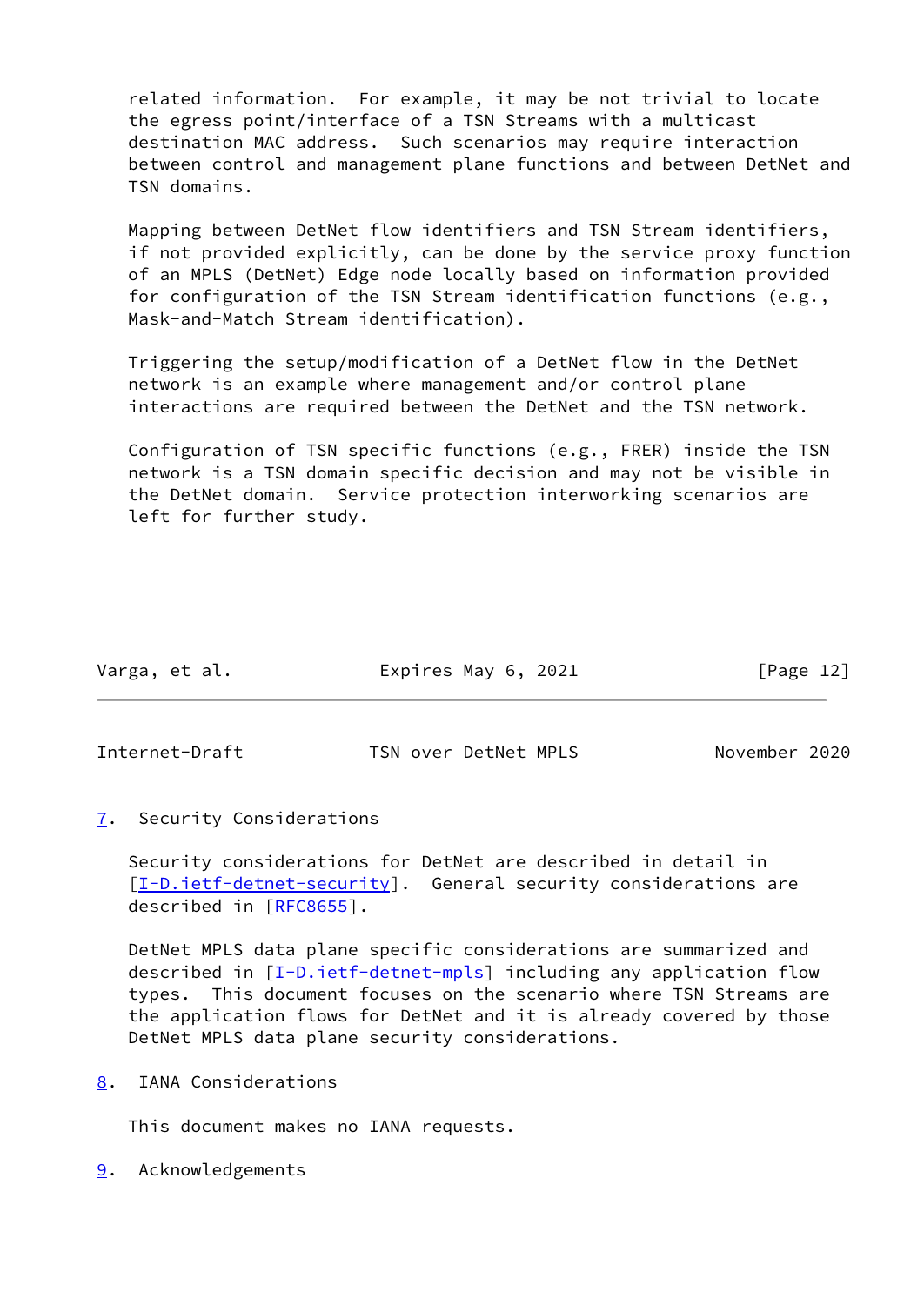The authors wish to thank Norman Finn, Lou Berger, Craig Gunther, Christophe Mangin and Jouni Korhonen for their various contributions to this work.

- <span id="page-14-0"></span>[10.](#page-14-0) References
- <span id="page-14-4"></span><span id="page-14-1"></span>[10.1](#page-14-1). Normative References
	- [I-D.ietf-detnet-mpls]

 Varga, B., Farkas, J., Berger, L., Malis, A., Bryant, S., and J. Korhonen, "DetNet Data Plane: MPLS", [draft-ietf](https://datatracker.ietf.org/doc/pdf/draft-ietf-detnet-mpls-13) [detnet-mpls-13](https://datatracker.ietf.org/doc/pdf/draft-ietf-detnet-mpls-13) (work in progress), October 2020.

- [RFC2119] Bradner, S., "Key words for use in RFCs to Indicate Requirement Levels", [BCP 14](https://datatracker.ietf.org/doc/pdf/bcp14), [RFC 2119](https://datatracker.ietf.org/doc/pdf/rfc2119), DOI 10.17487/RFC2119, March 1997, <[https://www.rfc-editor.org/info/rfc2119>](https://www.rfc-editor.org/info/rfc2119).
- [RFC3031] Rosen, E., Viswanathan, A., and R. Callon, "Multiprotocol Label Switching Architecture", [RFC 3031](https://datatracker.ietf.org/doc/pdf/rfc3031), DOI 10.17487/RFC3031, January 2001, <[https://www.rfc-editor.org/info/rfc3031>](https://www.rfc-editor.org/info/rfc3031).
- [RFC8174] Leiba, B., "Ambiguity of Uppercase vs Lowercase in [RFC](https://datatracker.ietf.org/doc/pdf/rfc2119) [2119](https://datatracker.ietf.org/doc/pdf/rfc2119) Key Words", [BCP 14](https://datatracker.ietf.org/doc/pdf/bcp14), [RFC 8174,](https://datatracker.ietf.org/doc/pdf/rfc8174) DOI 10.17487/RFC8174, May 2017, [<https://www.rfc-editor.org/info/rfc8174](https://www.rfc-editor.org/info/rfc8174)>.

Varga, et al. **Expires May 6, 2021** [Page 13]

<span id="page-14-3"></span>Internet-Draft TSN over DetNet MPLS November 2020

<span id="page-14-2"></span>[10.2](#page-14-2). Informative References

<span id="page-14-5"></span>[I-D.ietf-detnet-data-plane-framework]

 Varga, B., Farkas, J., Berger, L., Malis, A., and S. Bryant, "DetNet Data Plane Framework", [draft-ietf-detnet](https://datatracker.ietf.org/doc/pdf/draft-ietf-detnet-data-plane-framework-06) [data-plane-framework-06](https://datatracker.ietf.org/doc/pdf/draft-ietf-detnet-data-plane-framework-06) (work in progress), May 2020.

<span id="page-14-6"></span>[I-D.ietf-detnet-security]

 Grossman, E., Mizrahi, T., and A. Hacker, "Deterministic Networking (DetNet) Security Considerations", [draft-ietf](https://datatracker.ietf.org/doc/pdf/draft-ietf-detnet-security-12)[detnet-security-12](https://datatracker.ietf.org/doc/pdf/draft-ietf-detnet-security-12) (work in progress), October 2020.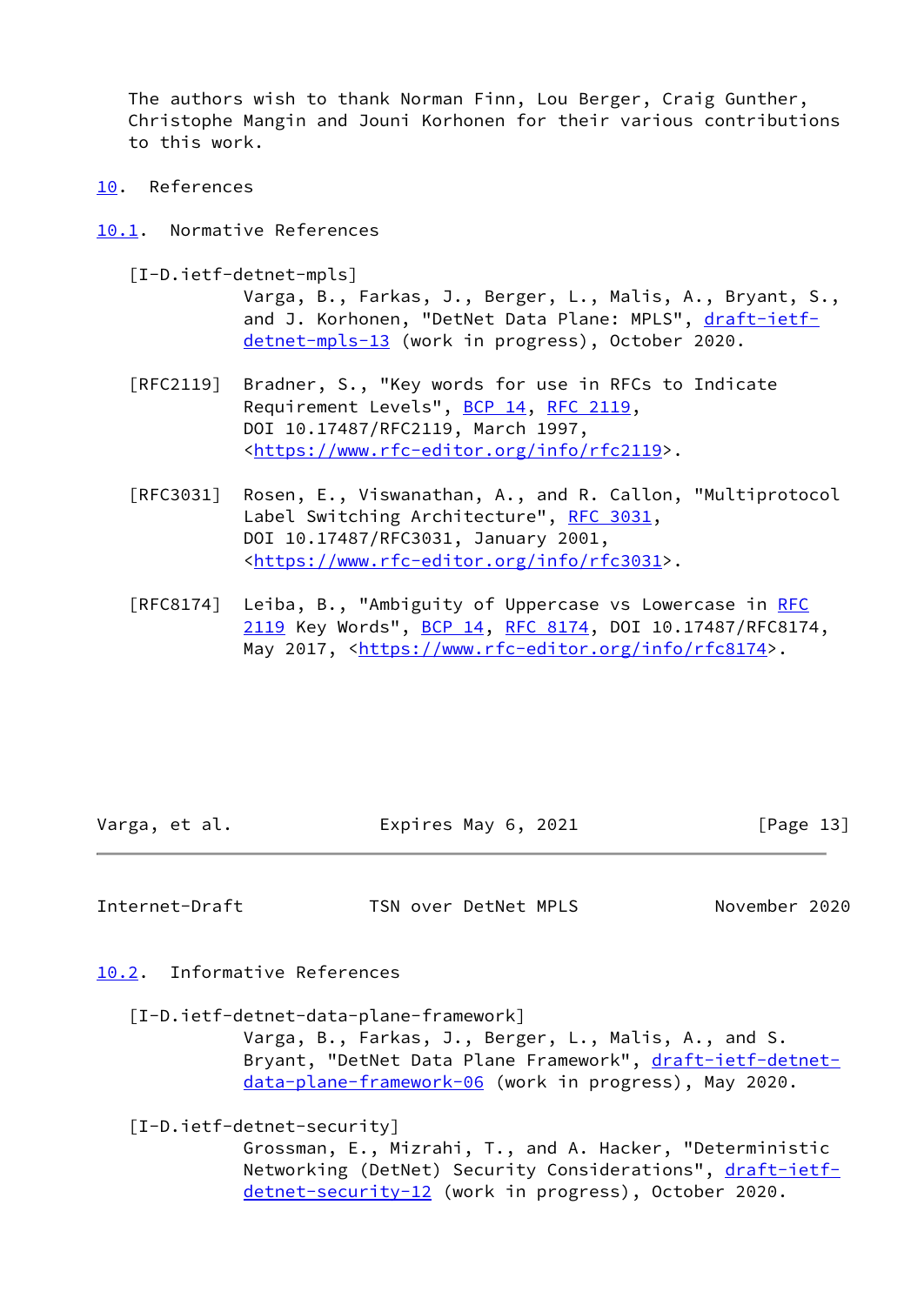### [IEEE802.1AE-2018]

 IEEE Standards Association, "IEEE Std 802.1AE-2018 MAC Security (MACsec)", 2018, <[https://ieeexplore.ieee.org/document/8585421>](https://ieeexplore.ieee.org/document/8585421).

#### <span id="page-15-2"></span>[IEEE8021CB]

 IEEE 802.1, "Standard for Local and metropolitan area networks - Frame Replication and Elimination for Reliability (IEEE Std 802.1CB-2017)", 2017, <[http://standards.ieee.org/about/get/>](http://standards.ieee.org/about/get/).

### <span id="page-15-1"></span>[IEEE8021Q]

 IEEE 802.1, "Standard for Local and metropolitan area networks--Bridges and Bridged Networks (IEEE Std 802.1Q- 2018)", 2018, [<http://standards.ieee.org/about/get/](http://standards.ieee.org/about/get/)>.

#### <span id="page-15-3"></span>[IEEEP8021CBdb]

 Mangin, C., "Extended Stream identification functions", IEEE P802.1CBdb /D1.0 P802.1CBdb, September 2020, <[http://www.ieee802.org/1/files/private/db-drafts/d1/802-](http://www.ieee802.org/1/files/private/db-drafts/d1/802-1CBdb-d1-0.pdf)  $1CBdb-d1-0.pdf$ .

- [RFC3985] Bryant, S., Ed. and P. Pate, Ed., "Pseudo Wire Emulation Edge-to-Edge (PWE3) Architecture", [RFC 3985](https://datatracker.ietf.org/doc/pdf/rfc3985), DOI 10.17487/RFC3985, March 2005, <[https://www.rfc-editor.org/info/rfc3985>](https://www.rfc-editor.org/info/rfc3985).
- [RFC4301] Kent, S. and K. Seo, "Security Architecture for the Internet Protocol", [RFC 4301,](https://datatracker.ietf.org/doc/pdf/rfc4301) DOI 10.17487/RFC4301, December 2005, <<https://www.rfc-editor.org/info/rfc4301>>.
- [RFC5921] Bocci, M., Ed., Bryant, S., Ed., Frost, D., Ed., Levrau, L., and L. Berger, "A Framework for MPLS in Transport Networks", [RFC 5921](https://datatracker.ietf.org/doc/pdf/rfc5921), DOI 10.17487/RFC5921, July 2010, <[https://www.rfc-editor.org/info/rfc5921>](https://www.rfc-editor.org/info/rfc5921).

| Varga, et al.<br>Expires May 6, 2021 | [Page 14] |  |  |  |  |  |  |  |  |  |  |  |  |  |  |  |  |  |  |  |  |  |  |  |  |  |  |  |  |  |  |  |  |  |  |  |  |  |  |  |  |  |  |  |  |  |  |  |  |  |  |  |  |  |  |  |  |  |  |  |  |  |  |  |  |  |  |  |  |  |  |  |  |  |  |  |  |  |  |  |  |  |  |  |  |  |  |  |  |  |  |  |  |  |  |  |  |  |  |  |  |  |  |  |  |  |  |  |  |  |  |  |  |  |  |  |  |  |  |  |  |  |  |  |  |  |  |  |  |  |  |  |  |  |  |  |  |  |  |  |  |  |  |  |  |  |
|--------------------------------------|-----------|--|--|--|--|--|--|--|--|--|--|--|--|--|--|--|--|--|--|--|--|--|--|--|--|--|--|--|--|--|--|--|--|--|--|--|--|--|--|--|--|--|--|--|--|--|--|--|--|--|--|--|--|--|--|--|--|--|--|--|--|--|--|--|--|--|--|--|--|--|--|--|--|--|--|--|--|--|--|--|--|--|--|--|--|--|--|--|--|--|--|--|--|--|--|--|--|--|--|--|--|--|--|--|--|--|--|--|--|--|--|--|--|--|--|--|--|--|--|--|--|--|--|--|--|--|--|--|--|--|--|--|--|--|--|--|--|--|--|--|--|--|--|--|--|--|
|--------------------------------------|-----------|--|--|--|--|--|--|--|--|--|--|--|--|--|--|--|--|--|--|--|--|--|--|--|--|--|--|--|--|--|--|--|--|--|--|--|--|--|--|--|--|--|--|--|--|--|--|--|--|--|--|--|--|--|--|--|--|--|--|--|--|--|--|--|--|--|--|--|--|--|--|--|--|--|--|--|--|--|--|--|--|--|--|--|--|--|--|--|--|--|--|--|--|--|--|--|--|--|--|--|--|--|--|--|--|--|--|--|--|--|--|--|--|--|--|--|--|--|--|--|--|--|--|--|--|--|--|--|--|--|--|--|--|--|--|--|--|--|--|--|--|--|--|--|--|--|

<span id="page-15-0"></span>

| November 2020<br>Internet-Draft<br>TSN over DetNet MPLS |
|---------------------------------------------------------|
|---------------------------------------------------------|

 [RFC8655] Finn, N., Thubert, P., Varga, B., and J. Farkas, "Deterministic Networking Architecture", [RFC 8655,](https://datatracker.ietf.org/doc/pdf/rfc8655) DOI 10.17487/RFC8655, October 2019, <[https://www.rfc-editor.org/info/rfc8655>](https://www.rfc-editor.org/info/rfc8655).